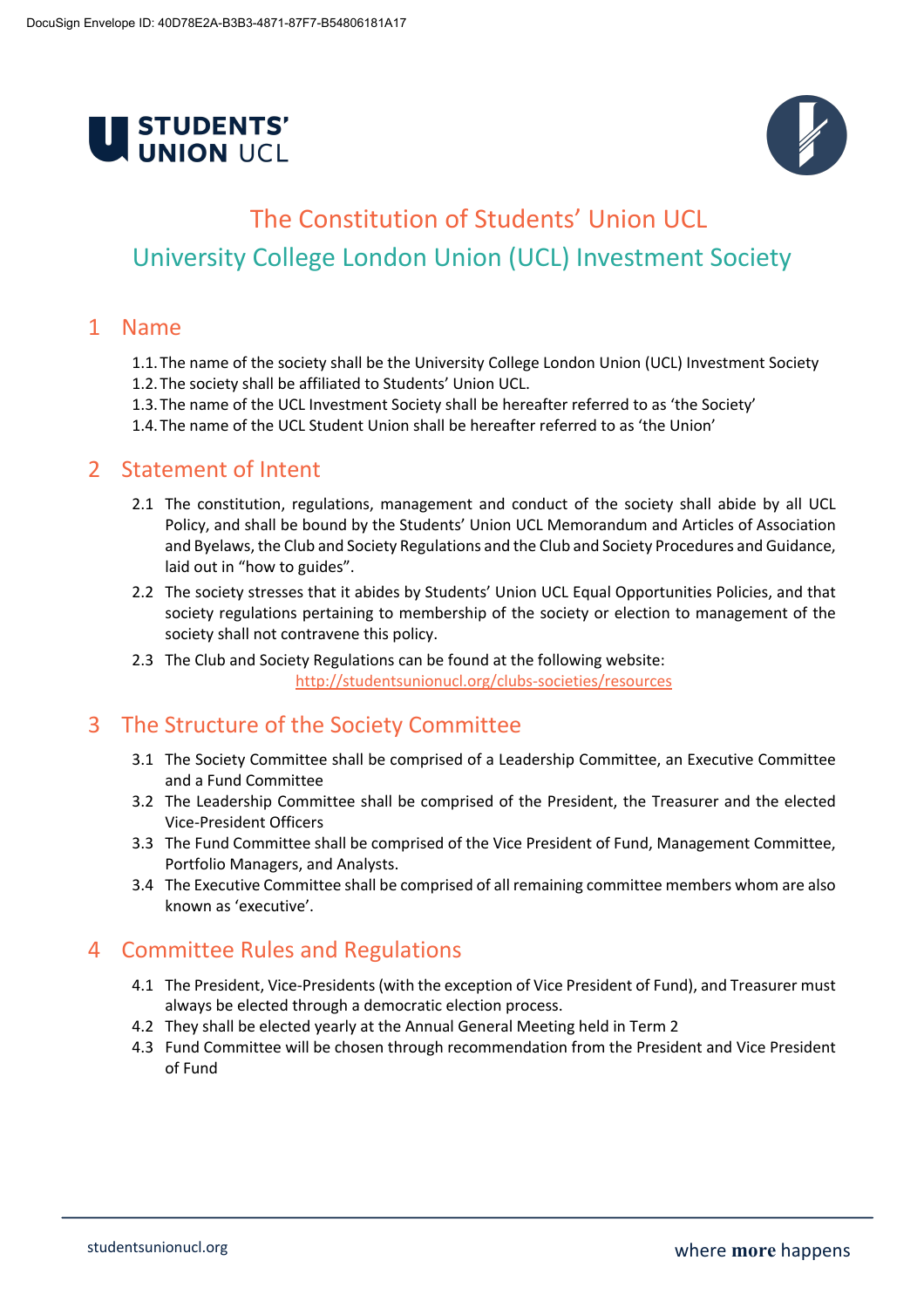# 5 Leadership Committee

### 5.1 President

- 5.1.1 The President's primary role is laid out in section 5.7 of the Club and Society Regulations.
- 5.1.2 The President must also always guide fellow committee members but not limited to just society-related issues
- 5.1.3 The President must ensure every division is doing well and must intervene where necessary
- 5.1.4 The President must ensure that events run are operating optimally to benefit the members.

#### 5.2 Treasurer

- 5.2.1 The Treasurer's primary role is laid out in section 5.8 of the Club and Society Regulations.
- 5.2.2 The Treasurer is responsible to allocate the funds of the society
- 5.2.3 The Treasurer is the second in command of the society and will uphold the same responsibilities as the President with regards to the well-functioning of the society
- 5.2.4 Responsible for Welfare Officer duties
- 5.3 Vice Presidents
	- 5.3.1 The role of the Vice President is always to assist the President and be the first person to be consulted for any major decisions
	- 5.3.2 The primary role of each Vice President is dependent on its division:
		- 5.3.2.1 Speaker Relations: convince top class speakers (CEOs, Heads of divisions, Nobel Laureates) to speak at UCL
		- 5.3.2.2 Client Relations: convince firms to sponsor the society
		- 5.3.2.3 Conference and Competitions: organise the UCL Finance Conference, crucial event of the society – one of the most prestigious in EMEA (as of 2018) – as well as competitions throughout the year
		- 5.3.2.4 Events: organise social events to federate the members. Organise workshops to increase the skills of our members.
		- 5.3.2.5 Mentorship: oversee the mentorship programme
		- 5.3.2.6 Outreach: oversee charitable events and initiatives. Responsible for Community Outreach Officer duties.
		- 5.3.2.7 Marketing: oversee the website, design of various marketing materials, and newsletters
	- 5.3.3 The Committee members will perform the roles as described in section 5 of the Students' Union UCL Club and Society Regulations document.
- 5.4 Committee members are elected to represent the interests and well-being of Society members and can be held to account. If Society members are not satisfied by the performance of their representative officers, they may call for a motion of no-confidence in line with section 5.6 of the Club and Society Regulations.

# 6 Chairman and Board of Advisors

- 6.1 The previous president has the right to claim a position as the Honorary Chairman unless unanimous voted otherwise by the newly elected Leadership Committee. The Chairman can nominate up to two Vice-Chairmen to assist in overseeing important society decisions
- 6.2 The role of the Chairman and Vice-Chairmen are limited to an advisory role. The Chairman may only participate in society affairs if consulted directly by the President, Vice President or Treasurer.

# 7 Terms, Aims and Objectives

7.1 The club/society shall hold the following as its aims and objectives.